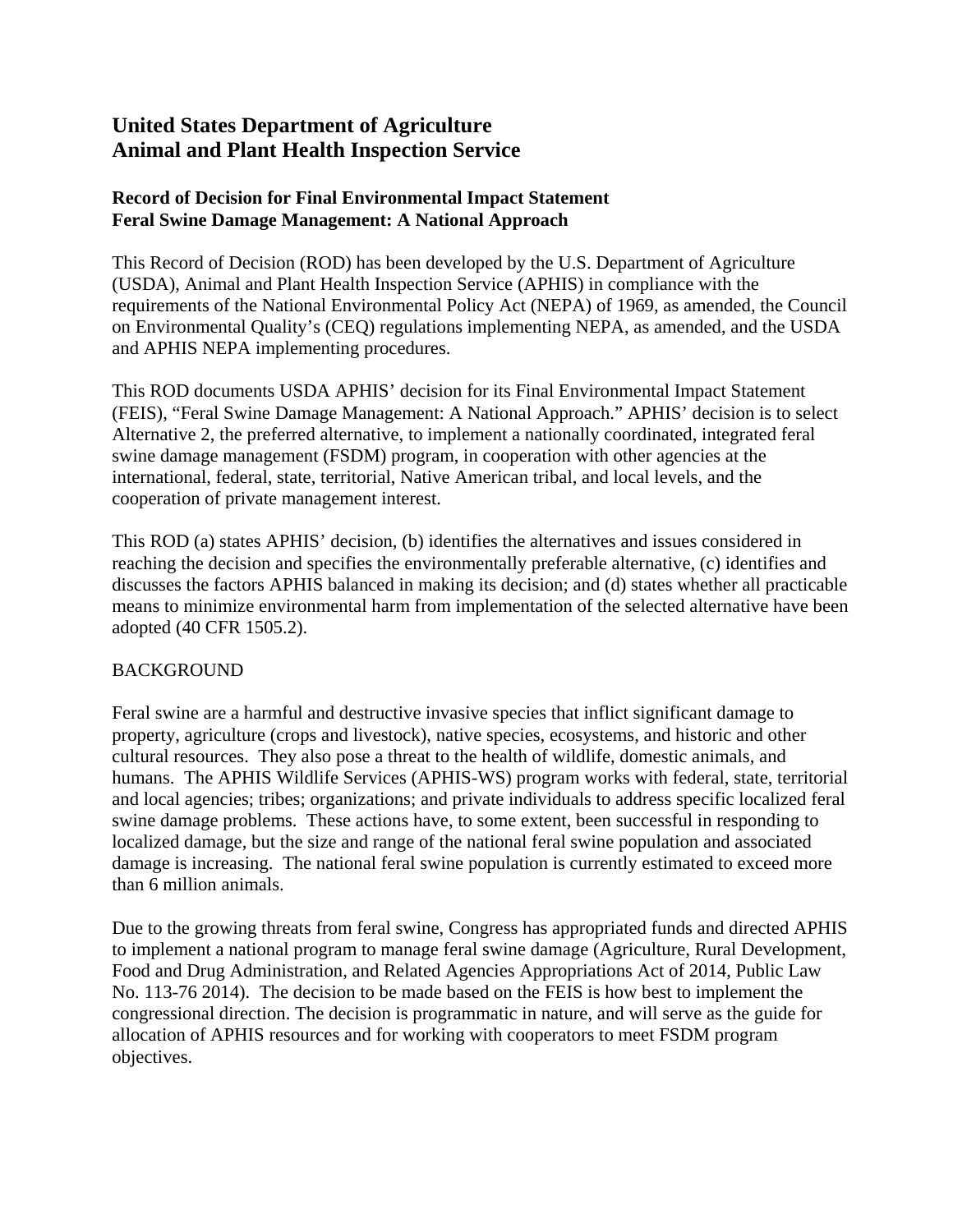## ENVIRONMENTAL IMPACT STATEMENT

On May 13, 2013, APHIS published a Notice of Intent (NOI) to prepare an environmental impact statement, and a Notice of Scoping (NOS) in the Federal Register (78 FR 92:27937–27939). A public meeting with webcast was held in Riverdale, Maryland on May 23, 2013. Additional public notification and outreach was provided through notices sent via the APHIS stakeholder registry; APHIS web sites on feral swine and the EIS; a notice on the APHIS-WS NEPA web page; a notice on the federal e-rulemaking portal Regulations.gov; and outreach to cooperating and participating agencies, and all federally recognized tribes. Tuskegee University and other 1890 Land-grant Universities helped with outreach to minority and low income communities.

On December 19, 2014, the U.S. Environmental Protection Agency (EPA) published in the Federal Register (75 FR 75800), a notice of the availability of the draft EIS (DEIS). The official comment period on the DEIS ended on February 2, 2015. Additional public notification and outreach was provided similar to the NOI/NOS with the addition of a press release. APHIS received 45 comments on the DEIS including reviews by the EPA and the U.S. Department of the Interior (DOI). The EPA reviewed the DEIS in accordance with their responsibilities under Section  $102(2)(C)$  of the NEPA and Section 309 of the Clean Air Act. The EPA rated the DEIS as LO indicating they had a lack of objection. The DOI did not have any comments on the DEIS.

On June 12, 2015, EPA issued a Federal Register notice announcing the final FEIS (80 FR 33519). APHIS issued notices and distributed the FEIS with additional outreach similar to the DEIS. The FEIS includes responses to all comments submitted on the draft EIS. No additional comments were received on the FEIS.

## DECISION

APHIS' decision is to select Alternative 2, the preferred alternative in the FEIS, to implement a nationally coordinated, integrated (FSDM) program. This decision is based on a thorough review of the alternatives set forth in the FEIS, their ability to meet established objectives, and their environmental consequences. APHIS will serve as the lead federal agency in a cooperative effort with other agency partners, states, territories tribes, organizations, and local entities that share a common interest in reducing or eliminating problems caused by feral swine.

APHIS also reviewed the available FSDM methods for their environmental impacts and suitability for inclusion in a national FSDM program. Based on analysis in the FEIS and review of public comments, I have determined that the technical assistance, research and development, surveillance, ground and aerial shooting, tracking with dogs, live capture systems, exclusion, frightening devices, and immobilization and euthanasia drugs discussed in Chapter 2 Sections E2 through E9 are suitable for implementation by APHIS as part of the national FSDM program. If the U.S. Environmental Protection Agency approves them for use in feral swine, nonlethal chemical repellents and use of the injectable reproductive control agent GonaCon™ could be included in FSDM programs. At this time insufficient data is available on other reproductive control agents/formulations or toxicants to consider them for use in the FSDM program. These methods will not be included in the program without additional review in accordance with the NEPA, CEQ regulations, and USDA and APHIS NEPA implementing procedures. APHIS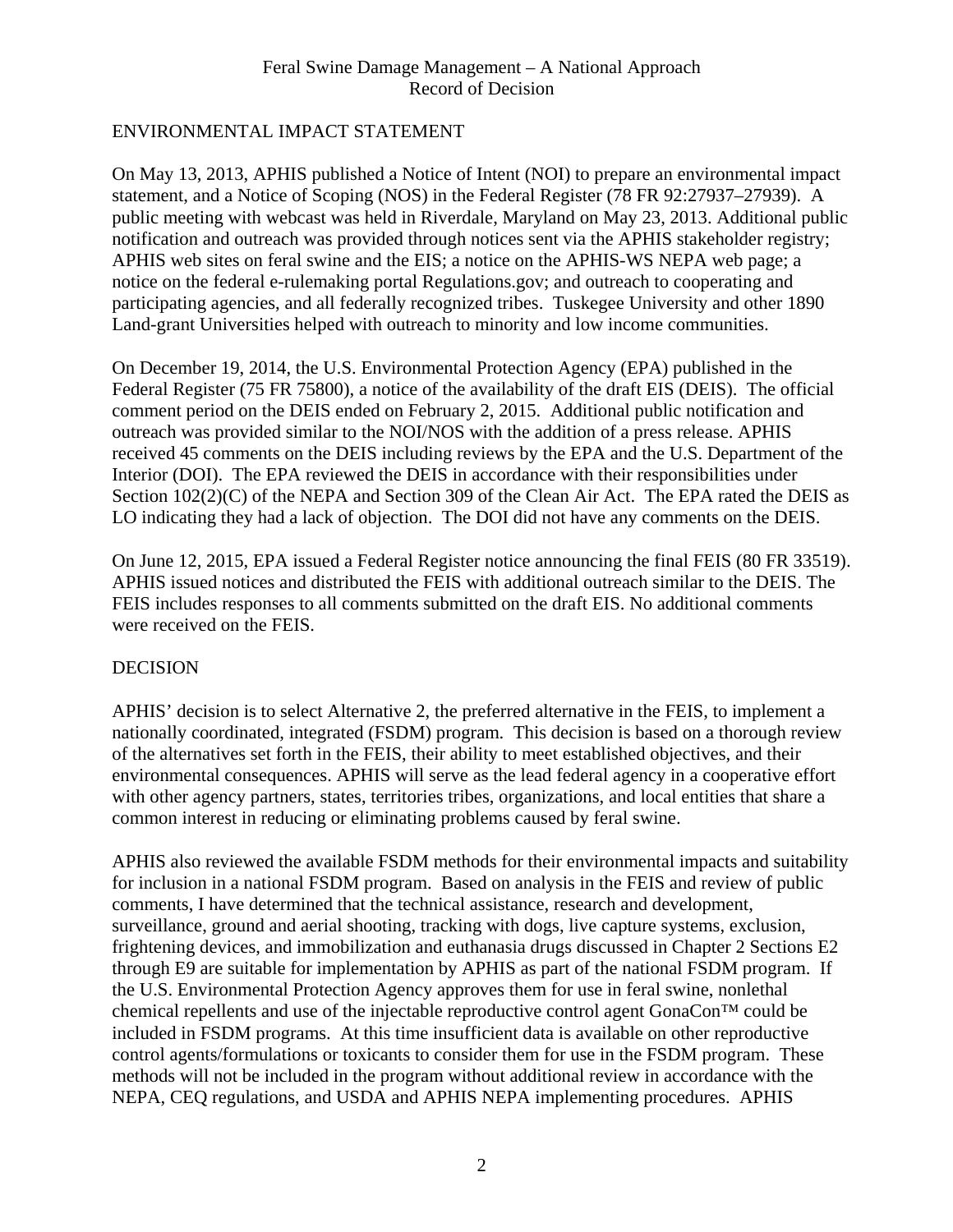programs at the state, territory and local level may choose to implement all or a subset of the methods approved for use depending on local environmental reviews and use of the APHIS-WS Decision Model (FEIS Chapter 2 Section C).

## Additional Management Actions

APHIS-WS' National Wildlife Research Center (NWRC) functions as the research arm of APHIS-WS and is involved with evaluating and developing FSDM methods. As appropriate, and in compliance with NEPA, NWRC will evaluate new feral swine damage management methods and techniques that are developed, or proposed for use by APHIS-WS, in subsequent environmental reviews in accordance with the CEQ, USDA and APHIS' NEPA implementing regulations and procedures.

APHIS-WS has been implementing operational FSDM under the current program (Alternative 1) under local NEPA decisions that were issued prior to the development of the FEIS. Local NEPA decisions on FSDM will be evaluated for consistency with decisions made in this ROD. Additional state, territorial or local level NEPA analyses and decisions will be developed as needed to address local issues and needs, and to ensure consistency with APHIS policies in accordance with the CEQ, USDA and APHIS' NEPA implementing regulations and procedures. Because the decision made herein invokes a funding allocation mechanism for the national program, I have determined that local NEPA decisions on FSDM are and will be considered to be stand-alone decisions, and need not be tiered to this ROD and FEIS. Local decisions may operate with or without national funding participation and are largely focused on operations within a state, territory or local area. Existing local NEPA decisions will be complete as long as they fully evaluate the local actions, effects and analysis and are consistent with applicable policies and operational procedures evaluated in the FEIS.

## **ALTERNATIVES**

APHIS examined five alternatives in detail in the FEIS (1) no action, or no change from the current APHIS FSDM program, (2) integrated FSDM program (the preferred alternative), (3) baseline FSDM program, (4) national FSDM and strategic local projects program and (5) federal FSDM grant program. In addition, a number of alternatives were considered but rejected from detailed analysis because they were not reasonable and did not meet program objectives. Alternatives 2-5 meet the congressional direction to implement a national FSDM program.

## Alternative 1 – Current APHIS FSDM Program (No Action Alternative)

Alternative 1 is the no action (no change or status quo) alternative which is the current APHIS FSDM program. Under this alternative, APHIS FSDM actions would continue as they have prior to the appropriation of additional funds by Congress. Congress has acknowledged that feral swine are a harmful and destructive species, and that a national federal response to feral swine damage is warranted. Consequently, Alternative 1 cannot be selected for implementation unless Congress determines that a national FSDM program is no longer a priority. Alternative 1 provides a baseline for comparison with the action alternatives.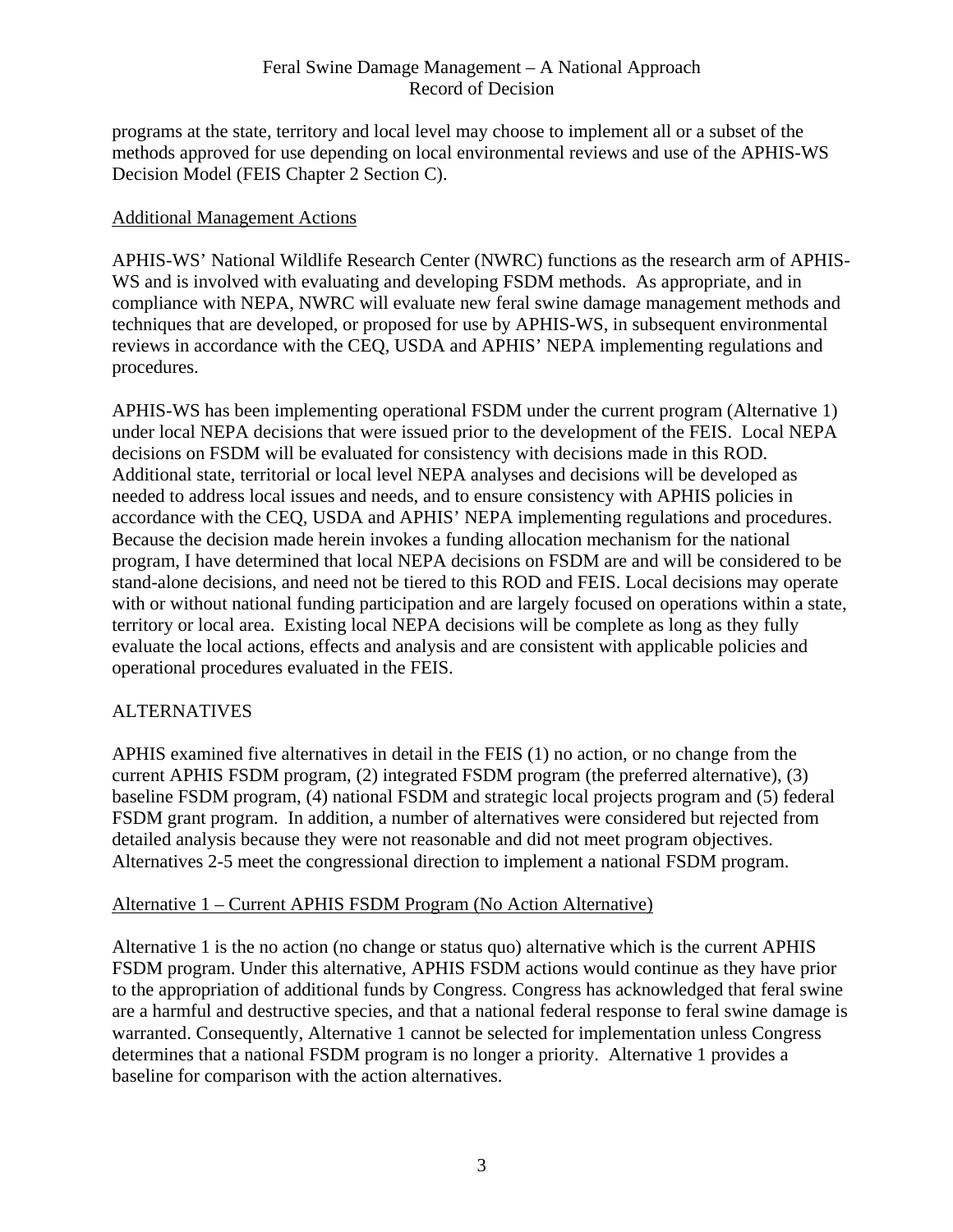Under the current program, APHIS-WS state programs provide technical assistance (advice, training, loan of equipment), and, when appropriate and funding is available, operational assistance with lethal and nonlethal FSDM methods. An integrated wildlife damage management (IWDM) approach is used which incorporates the use or recommendation of a range of nonlethal and lethal techniques, singly or in combination, to meet the needs of each cooperator. APHIS-WS personnel opportunistically collect biological samples from some feral swine killed during operational control activities and from other sources (e.g., hunter-killed animals) for disease monitoring. Research, modeling and risk assessment projects are conducted on an array of issues related to feral swine, but are limited by available funding. Most APHIS outreach and education efforts are conducted by personnel at the state and territory level. Work with Canada and Mexico on FSDM has been primarily limited to interactions between individual APHIS-WS State programs and their Canadian or Mexican counterparts.

#### Alternative 2 – Integrated FSDM Program (Preferred Alternative)

This alternative is the preferred alternative in the FEIS. It is an integrated feral swine damage management program wherein APHIS would serve as the lead agency in a nationally coordinated cooperative effort with other agency partners, tribes, organizations, and local entities. In states, territories and tribal lands where management authorities have a goal to eliminate feral swine, (generally in areas with low or moderate feral swine populations), APHIS would form partnerships to meet the local governments' management objectives and reduce the size and range of the U.S. feral swine population. In states, territories and tribal lands where management authorities have chosen to seek balance the desire for feral swine for cultural or recreational purposes (usually areas with large or well established feral swine populations) with the need to minimize feral swine damage, APHIS would form partnerships to meet locally determined management objectives. These objectives may include reducing statewide populations or eliminating swine from specific locations. Key program components of Alternative 2 are threefold.

1. Improved baseline operational capacity to respond to local needs for FSDM, including improved infrastructure (e.g., personnel, equipment) and increased cost-share opportunities with partner agencies, tribes and others.

2. National projects including strategic allocation of resources to reduce the range and size of the national feral swine population, increased research, modeling and risk analysis, national outreach and education program, and national coordination with Canada and Mexico.

3. Strategic projects at the local level to address specific vulnerable areas.

#### Alternative 3 – Baseline FSDM Program

Alternative 3 is the baseline FSDM program wherein APHIS would implement a nationally coordinated response that improves the baseline operational capacity of APHIS-WS state programs that assist partner agencies and others in states, territories, and tribal lands with feral swine. This alternative directs the most resources to operational management efforts. National projects and strategic local projects, as described for Alternative 2, are not included. Allocations would be based on the size of the feral swine population in each state and territory. Increased capacity of APHIS-WS state programs to respond to local needs for assistance would allow for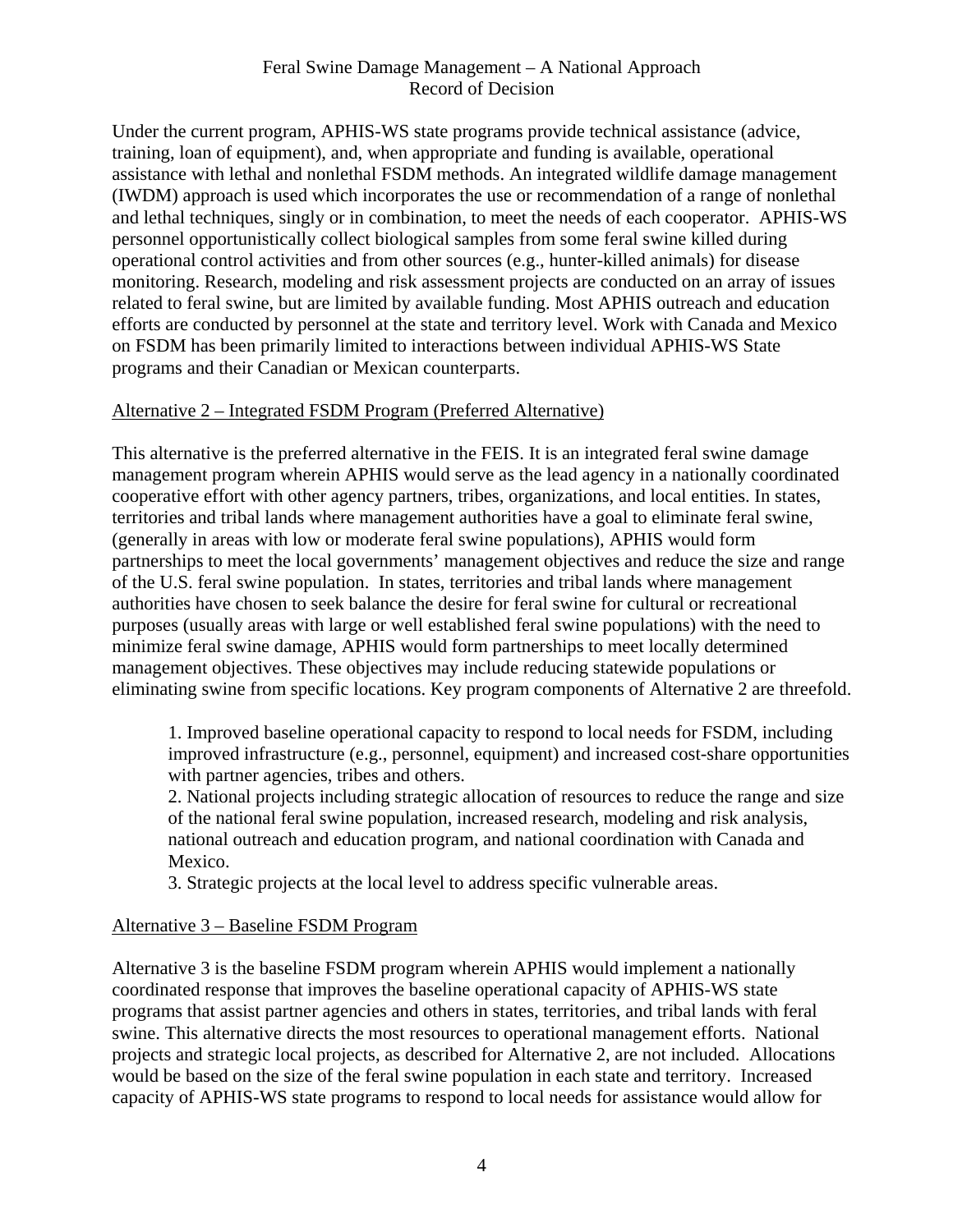expanded FSDM including population management in states and territories, education, outreach, disease monitoring and other activities that may meet national objectives.

#### Alternative 4 – National FSDM and Strategic Local Projects Program

This alternative is the national FSDM and strategic local projects program. Alternative 4 would place emphasis on national projects and strategic local projects, as described for Alternative 2. Strategic allocation of resources under this alternative would result in no additional FSDM funding for some APHIS-WS state programs that are serving low priority states and territories with feral swine until management objectives are achieved in high priority areas. APHIS-WS programs in low priority states and territories could continue to assist cooperators as currently occurs under Alternative 1.

#### Alternative 5 – Federal FSDM Grant Program

Alternative 5 is the federal FSDM grant program. Under this alternative, APHIS would distribute national APHIS FSDM program funding to states, territories, tribes, organizations representing native peoples, and research institutions. APHIS would not conduct any operational FSDM, research, or other FSDM activities. The national APHIS FSDM program manager would administer the federal FSDM grant program to achieve the key project components described for Alternative 2. The grants process would require more resources to administer than Alternative 2; consequently, less overall funding would be available for all aspects of FSDM.

#### Alternatives That Were Considered but Dismissed from Detailed Analysis

Several alternatives were dismissed from detailed analysis because they did not meet all of the criteria for alternatives development. These were the exclusive use of private industry, volunteers, and private hunting; no APHIS involvement in FSDM; eradication of feral swine from all areas where they occur; exclusive use of non-lethal methods to address feral swine problems; exclusive use of lethal methods to address feral swine problems; and an alternative that provided grant money to states, tribes and territories for FSDM while also providing supplemental assistance available from APHIS.

## ENVIRONMENTALLY PREFERABLE ALTERNATIVE

CEQ regulations implementing NEPA (40 CFR 1505.2(b)) require that the record of decision (ROD) specify the alternative(s) which were considered to be environmentally preferable. CEQ defined the environmentally preferable alternative as the alternative that will promote the national environmental policy as expressed in NEPA, Section 101. This would ordinarily mean the alternative that causes the least damage to the biological and physical environment, while still meeting the need for action. CEQ also considered that the environmentally preferred alternative would best protect, preserve, and enhance historic, cultural, and natural resources (46 Fed. Reg. 18026).

The national program goal defined in the FEIS is to reduce feral swine damage to affected resources including historic, cultural, and natural resources. Resolving and preventing future feral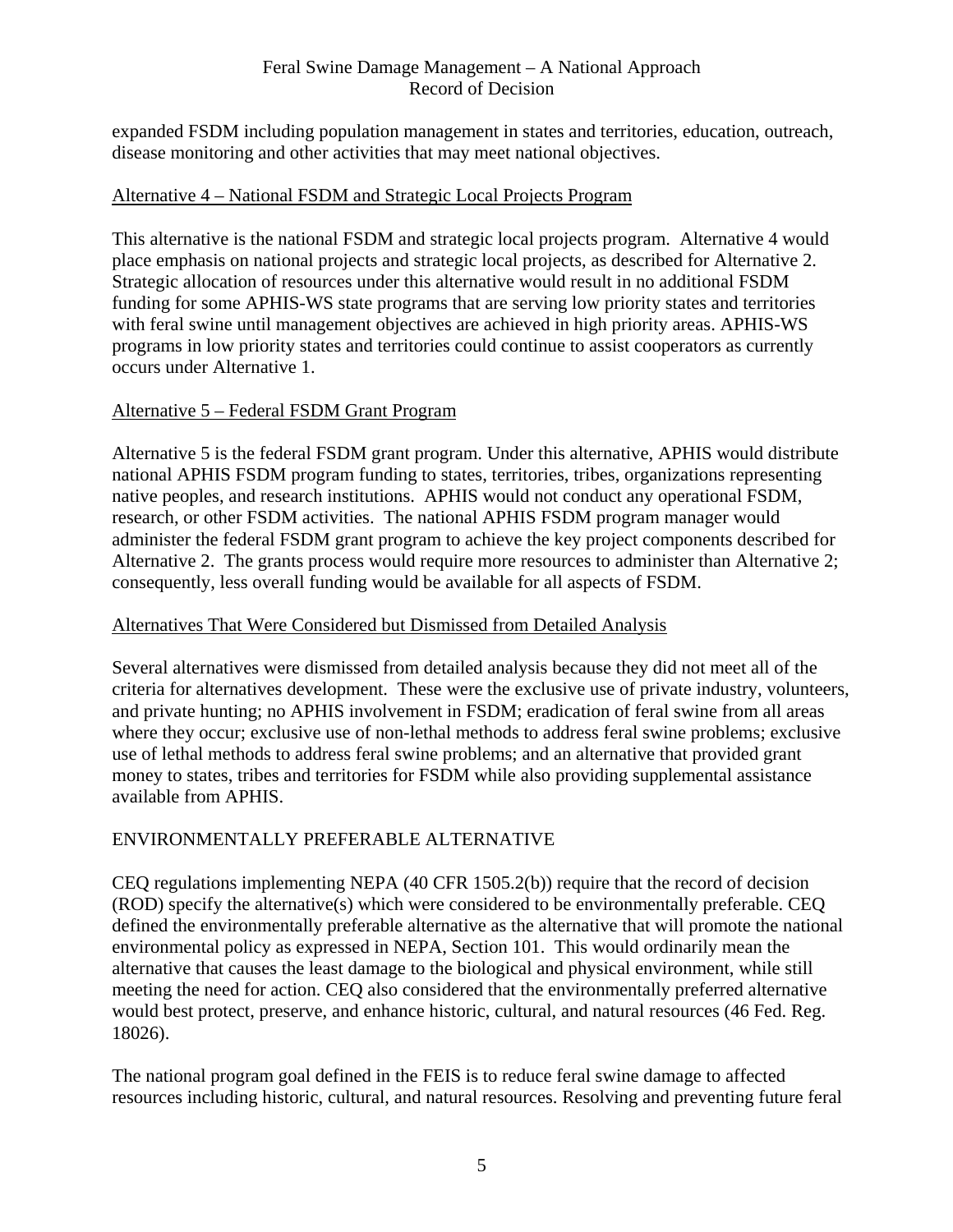swine damages would help to protect, preserve and enhance these resources. Thus, we not only considered the environmental consequences of the specific actions within the alternatives, but we also evaluated the ability of the alternatives to meet this national goal. Alternative 2, the preferred alternative, is the environmentally preferred alternative because it has the lowest adverse effect on the environment while also providing the greatest potential to benefit historic, cultural and natural resources that are or may be harmed or threatened by feral swine. The selection of the environmentally preferable alternative for the nationally coordinated FSDM program is in keeping with ongoing USDA efforts to promote environmental quality through technically, economically, and logistically feasible alternatives to fulfill regulatory mandates.

## RATIONALE FOR DECISION

APHIS' mission is "to protect the health and value of American agriculture and natural resources". Congress has acknowledged that feral swine are a harmful and destructive species, and that a federal response to feral swine damage is warranted (Agriculture, Rural Development, Food and Drug Administration, and Related Agencies Appropriations Act of 2014, Public Law No. 113-76 2014). Within APHIS, the APHIS-WS program has the primary operational component to establish and implement such a program. The mission of APHIS-WS is to provide federal leadership and expertise to resolve wildlife conflicts to allow people and wildlife to coexist. APHIS-WS' statutory authorities for implementing FSDM, in cooperation with other entities, are the Act of March 2, 1931, as amended (46 Stat. 1468; 7 U.S.C. 426-426b), and the Act of December 22, 1987 (101 Stat. 1329-331; 7 U.S.C. 426c). Executive Order 13112 directs federal agencies to use their programs and authorities to prevent the spread or to control populations of invasive species that cause economic or environmental harm, or harm to human health. Feral swine are a non-native invasive species known to cause damage to natural, agricultural, cultural and economic resources and pose risks to human and animal health. The preferred alternative is the alternative which the agency believes would best fulfill its statutory mission and responsibilities, giving consideration to economic, environmental, technical, and other factors.

## Ability to Meet Management Objectives

A series of management objectives were established to guide APHIS in developing alternatives that would meet the overall goal of reducing feral swine damage in the U.S. The objectives are summarized as follows.

- 1. Expand feral swine management programs nationwide to stabilize and eventually reduce the national feral swine population and associated threats to agriculture, natural resources, property, animal health, and human health.
- 2. Further develop cooperative partnerships with other pertinent federal, state, territorial, tribal, and local agencies, and private organizations working to reduce impacts of feral swine.
- 3. Expand feral swine disease monitoring to protect agriculture and human health.
- 4. Develop and improve tools and methods to manage feral swine populations, predictive models to assess feral swine population expansion and economic impacts, and risk analyses for feral swine impacts to agriculture, animal health, and human health.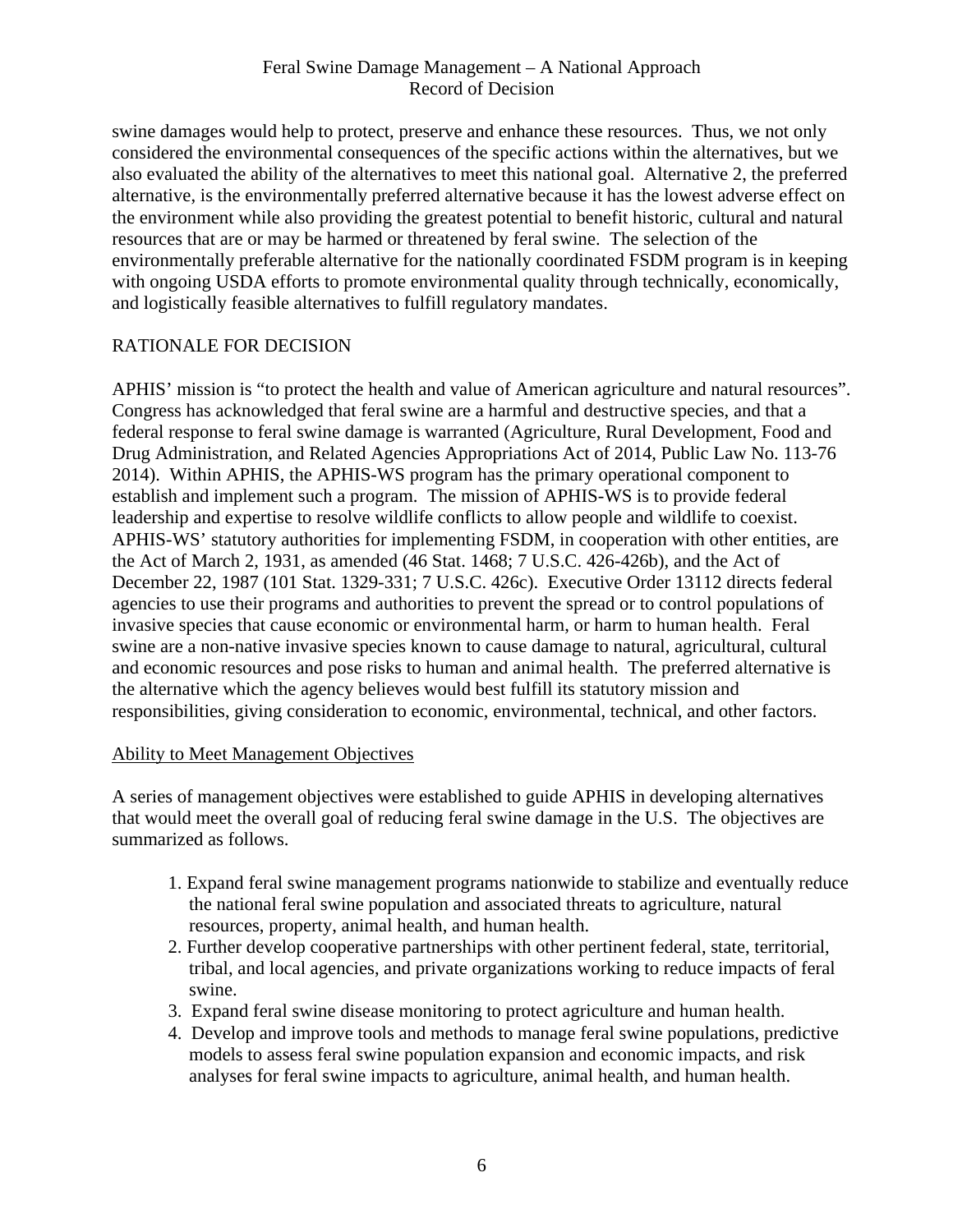- 5. Develop outreach materials and activities to educate the public about feral swine damage and related activities to prevent or reduce damage.
- 6. Coordinate with Canada and Mexico to establish a collaborative plan to address the feral swine threat along the common borders.

Chapter 4 of the FEIS compares the ability and extent of each alternative to meet the program objectives. The objectives analysis is distinct from the analysis of environmental consequences of the alternatives. By evaluating the ability of the alternatives to meet the overall goal and objectives, we were able to compare the results to the environmental consequences of the alternatives on the human environment to help make an informed decision that would best meet the competing needs for limited resources for feral swine damage management.

Typically, APHIS-WS considers the effects on a target species population as an environmental consequence. However, in this case, feral swine population reduction was part of one of the objectives so review of the effects of the alternatives on the feral swine population was included in the objectives analysis. Unlike native wildlife species, feral swine are not a natural part of healthy North American ecosystems, and most states are actively seeking to eliminate the feral swine population in their areas. Considering reduction of the national feral swine population as a program objective is also consistent with Executive Order 13112 - Invasive Species that directs Federal agencies to use their programs and authorities to prevent the spread or to control populations of invasive species that cause economic or environmental harm, or harm to human health.

One of the immediate challenges of any of the alternatives that could be selected is that APHIS must work with partner agencies and others under local feral swine regulations and management plans/goals. Some states, territories, and tribes actively manage and promote feral swine hunting, others do not prohibit activities that may lead to the spread of feral swine, while others have already developed regulations and guidelines that will promote the elimination of feral swine. Regardless of state, territorial, tribal and other local rules and plans, the actions of individuals in spreading feral swine has been cited as the primary reason for the increase and expansion of feral swine populations into new areas. For these reasons, cooperation, collaboration and enhanced communication with other nations, other federal agencies, with state, territorial, tribal, and other local governments, and with other organizations and individuals are just as critical to success as are operational and supporting programs to target the removal of feral swine.

All of the alternatives except for Alternative 1, the current program, met all six objectives, but there were differences in the degree to which the alternatives were expected to meet each objective. Alternative 1 has met some of the objectives as they involve localized damage management programs, but the need to reduce feral swine damage has increased along with the range and size of the national feral swine population. Alternative 1 also does not respond to the Congressional direction to establish a nationally coordinated program. Accordingly, Alternative 1 was eliminated from consideration as the preferred alternative because it failed to meet program objectives.

Alternative 2 provides the most optimal balance of meeting all of the objectives. APHIS believes Alternative 2 will be the most successful of the alternatives in achieving the overall program goal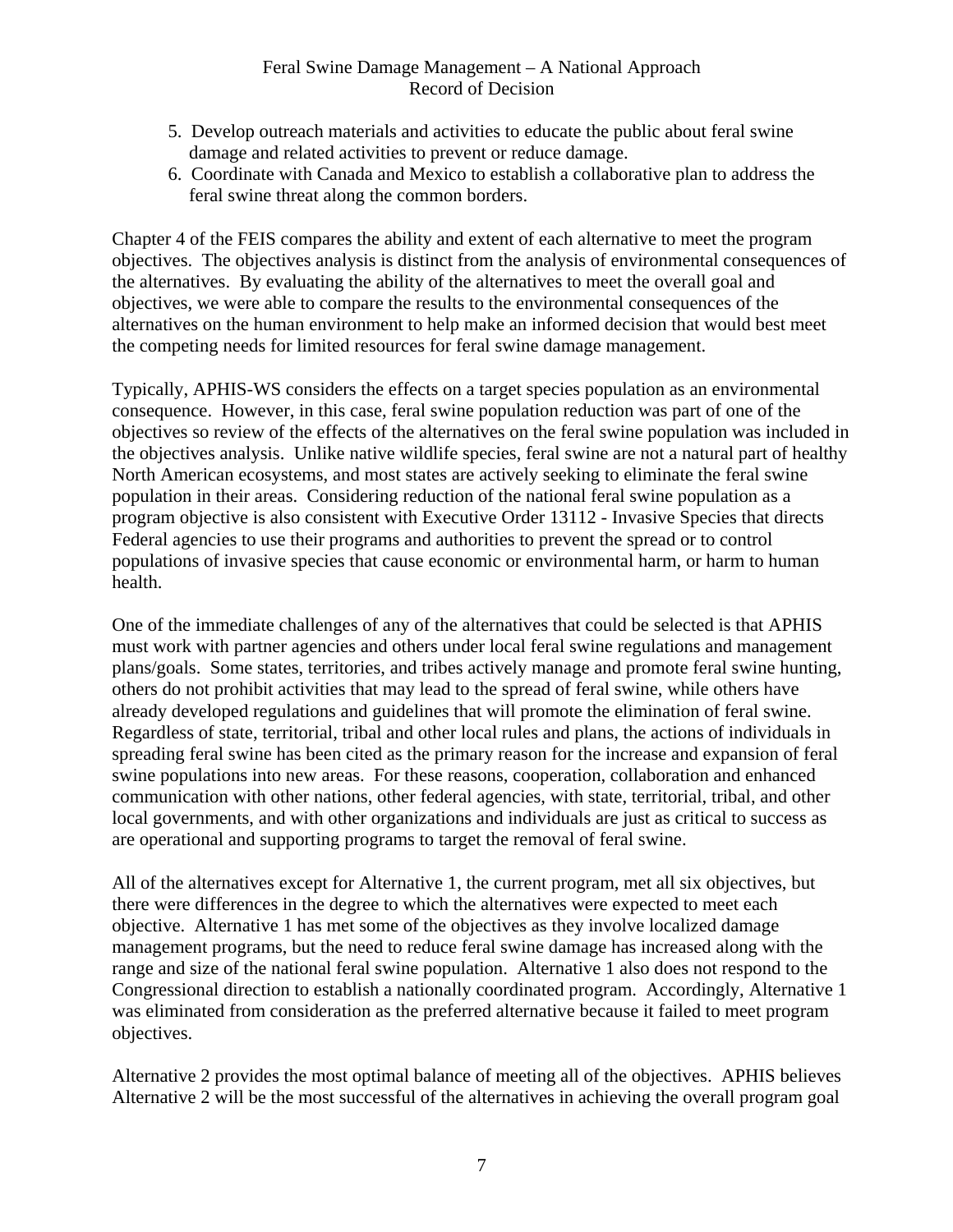of reducing feral swine damage. By integrating the allocation of resources in the three-pronged approach (baseline, national and strategic local projects), feral swine damage will be reduced by implementing strategies that best achieve long and short term program efficacy and efficiencies.

Alternative 3 would have best met the need for short term, local damage reduction because it would provide the greatest opportunity for local cost sharing with APHIS-WS state programs and increase baseline APHIS-WS capacity to respond. However, the lack of strategic allocation of resources to reduce the range and size of the national feral swine population makes this alternative less effective in long-term national feral swine population reduction. When compared with the other action alternatives, Alternative 3 is also inferior in its ability to develop improved FSDM methods and models to improve efficiencies including research and outreach and education. Alternative 3 would have been similar to the current program in its ability to develop local partnerships. Disease sampling could increase under this alternative, but sampling patterns would not be based on the risk modeling that would be enhanced under Alternatives 2 and 4.

Alternative 4 would have had the highest likelihood of meeting long-term national project priorities, including reducing the range and size of the national feral swine population, research on new methods, development of risk and efficacy models to prioritize funds, the development of international partnerships, and implementation of strategic local projects. Alternative 4 would have provided more support to meet the immediate (short-term) needs for localized feral swine damage management for high priority states, i.e. those states with emerging or low populations of feral swine, than Alternative 1 (the current program), but would not increase baseline assistance to low priority states until objectives in high priority states were achieved. It would have provided local support where strategic projects to address key vulnerable areas were identified by the national program. States with moderate to high feral swine populations were likely to be lower priority in terms of actions to reduce the range and size of the national feral swine population, but they are also the areas experiencing the most feral swine damage. Leaving these states without at least some increase in baseline federal FSDM assistance is unacceptable and may result in missed opportunities to contain or stabilize feral swine populations and damage at the state or territory level.

Alternative 5, the federal grant program, would have met most of the objectives to some degree, but not to the extent of the other action alternatives. The reason for the reduced efficacy is that in implementing a grant program which adheres to the same policies and regulations for environmental protection as apply to APHIS, national FSDM resources would be needed for a new administrative framework for grant management, oversight, and quality control involving an array of grant recipients. This alternative would eliminate the resources that are available for APHIS program delivery under the other action alternatives and would not take advantage of the existing APHIS framework that includes infrastructure for management and oversight of personnel, trained and knowledgeable FSDM specialist and support programs, existing research facilities and APHIS scientists, and established program policies for environmental compliance management. Most of these efficiencies would be foregone under a grant program. Finally, while national priorities would be used to select grant recipients, some objectives, such as improving partnerships with Canada and Mexico, might not be pursued to the same degree as Alternatives 2 and 4.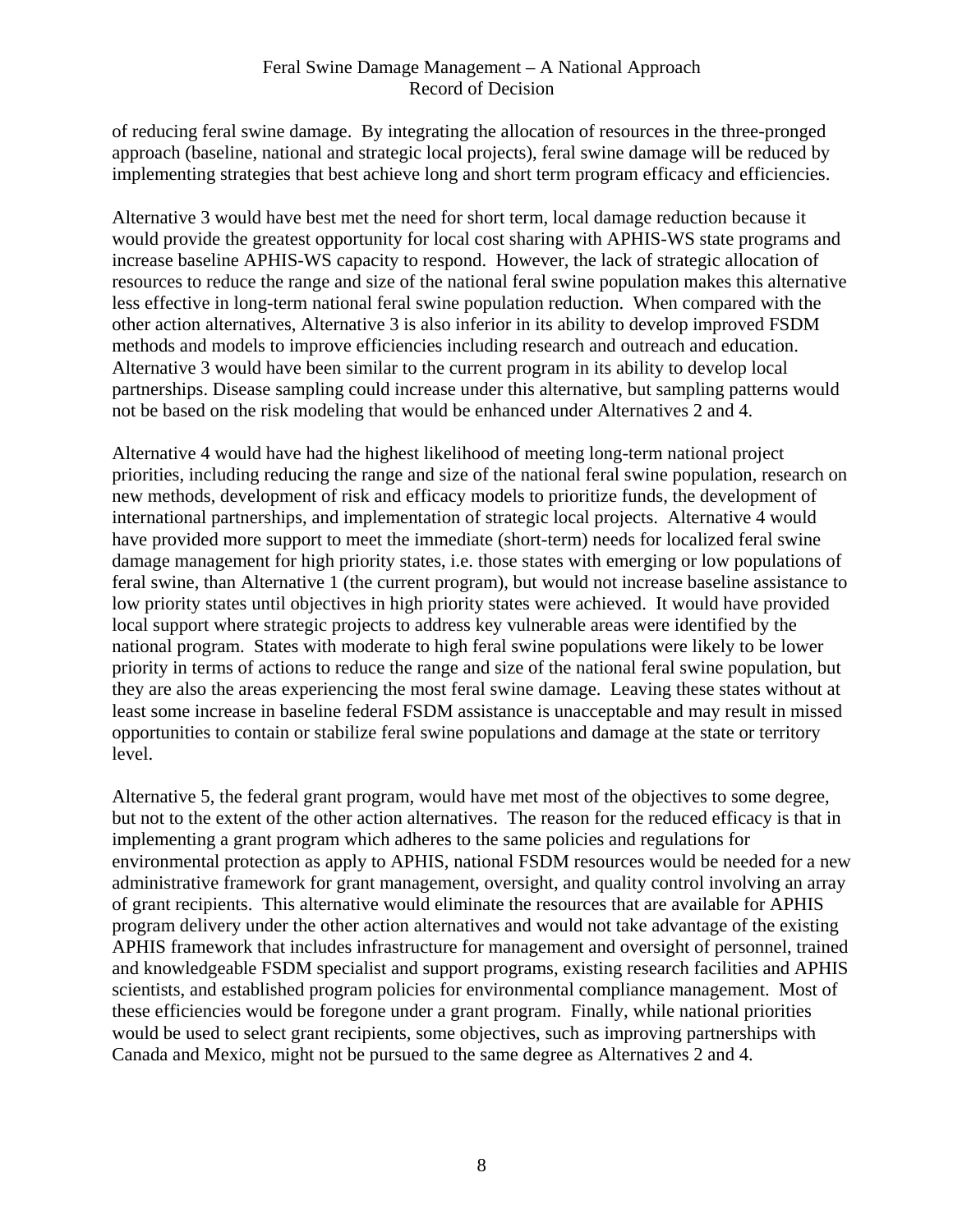Based on the information summarized above, Alternative 2 was identified as providing the best balance in terms of meeting all the program objectives. Alternatives 3 and 4 each provided some superior abilities to meet some of the objectives, compared with Alternative 2, but they did not achieve the best balance for achieving all of the objectives including meeting short and long term needs to address damage and reduce the range and size of the national feral swine population. Alternative 5 was similar to Alternative 2 in the ability to meet most management objectives but would have fewer resources available to meet objectives because of increased administrative costs. Alternative 5 would also not provide national-level coordination of some FSDM activities.

#### Environmental Consequences

The FEIS contains evaluation of potential environmental consequences, or effects of FSDM. . In comparing the alternatives for their effects on the human environment, we studied the effects on the biological and physical environment (i.e., threatened and endangered species and critical habitats, non-target animals, soils and water, odor/air quality, and climate change); we determined effects on the sociocultural environment (hunting, aesthetic values, recreational disturbance, human health and safety, cultural resources; tribal values, traditional cultures and ceremonial values, and humaneness and ethical perspectives); and we examined the economic effects of the alternatives. The sections below are a summary of the analysis in the FEIS.

#### Effects on Non-target and Threatened and Endangered Species

Methods available for FSDM are similar for all alternatives, as are protective measures built into the alternatives through SOPs. Therefore, risks to non-target species, including threatened and endangered species, generally differ in the distribution and extent of operational FSDM conducted for each alternatives. The selected alternative (Alternative 2) may disturb or result in the mortality of a limited number of individual non-target animals, but it would not adversely affect any of their populations. While the anticipated level of mortality is low and overall negative effects on nontarget animals are considered to be similarly low, FSDM is also likely to provide short and longterm benefits to non-target species because feral swine damage to natural resources will be reduced. Alternatives 2-5 were found to have greater risks and benefits to non-target species over the current program (Alternative 1) because of the increase in FSDM. Alternative 4 was anticipated to have a similar long-term, although more unevenly distributed short-term effect on non-target species compared with Alternative 2. Alternative 3 would have slightly increased negative effects and quicker short-term beneficial effects on non-target animals, due to the highest immediate increase in operational FSDM, but it would be slower or less likely to achieve longterm beneficial impacts from reducing the national feral swine population. Except for the current program (Alternative 1), Alternative 5 would have had the lowest risks and benefits to non-target species because overall levels of FSDM would have been lower. Endangered Species Act consultations have been completed, as appropriate, for APHIS-WS program activities and these would be updated or expanded as needed to address expanded local programs associated with implementing Alternative 2, and where there are new species listings that may be affected by FSDM, or where there are other consultation triggers. None of the Alternatives were expected to result in jeopardy to any federally listed threatened or endangered species.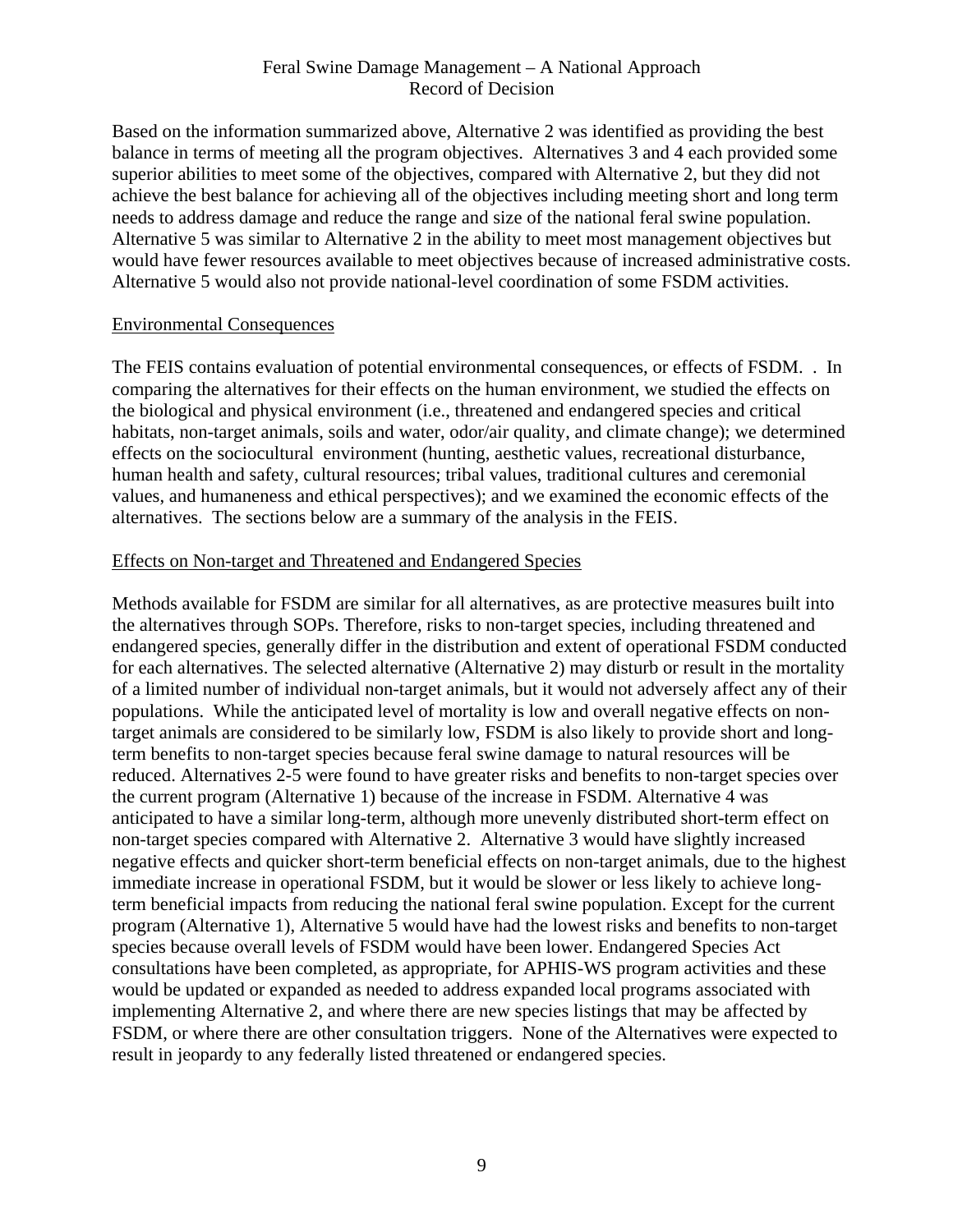WS' use of lead may pose risks to the environment, including non-target species that may ingest lead during feeding activities. We expect that federal funding associated with Alternatives 2-5 would make it possible for the APHIS-WS program to use only lead-free ammunition for aerial operations, within the constraints of availability. Approximately half the feral swine taken by APHIS-WS are taken through aerial hunting and most carcasses are left in the field, so this switch would reduce the potential for WS to have adverse effects on non-target species. APHIS-WS will continue working to reduce its use of lead ammunition for ground shooting within the constraints of availability, safety, efficacy, and cost. This will also help to minimize the environmental risks associated with use of lead ammunition. In addition, APHIS does not and will not use lead ammunition where prohibited by law or where land managers and landowners request lead-free ammunition.

## Effects on Soils, Water, and Air Quality

Most FSDM methods pose little risk to soil, vegetation, and water quality when conducted according to program policies. Carcass disposal is not expected to have a substantive impact on odor or air quality because APHIS-WS will dispose of carcasses in compliance with all applicable state and local laws and will coordinate with landowners/managers. Direct and indirect damages from feral swine on soil, vegetation and water quality will be reduced in project areas and beyond. Because of the low level of risks to soil, vegetation and water quality, there is little difference among the alternatives in impacts to these resources

#### Effects on Recreation

The FEIS evaluated impacts on several aspects of recreation. Under Alternative 2, where swine hunting is allowed but elimination is established as the state, territory or tribal management goal, hunting opportunities are likely to be reduced directly through reductions in swine densities and indirectly as animals become wary of control actions. Feral swine hunting opportunities would be influenced primarily by state, territory and tribal regulations, enforcement, and management objectives. Where feral swine are managed as a game animal, hunting opportunities are not likely to be adversely affected. Alternative 1 (the current program) has had little adverse impact on feral swine hunting opportunities; in fact, opportunities have increased in some areas concurrent with the expansion of the national feral swine population. Potential reductions in feral swine hunting opportunities would be greatest in the short-term for Alternative 3 because this alternative allocates the most resources to operational FSDM. Impacts of Alternative 4 would be similar to Alternative 2 but less evenly distributed because baseline funding for operational FSDM would not initially be available to low priority states. Effects of Alternative 5 on recreation would be intermediate to alternatives 1 and 2.

Hunting for other games animals and wildlife watching opportunities are not likely to be adversely affected and may benefit from FSDM in situations where feral swine are adversely affecting native species. Capacity of each of the alternatives for beneficial impacts would be directly related to the ability of the alternative to achieve management objectives as discussed above. While there are some individuals who place intrinsic value on feral swine, overall, the aesthetic value of the natural environment would be enhanced. Finally, disturbances to recreationists from FSDM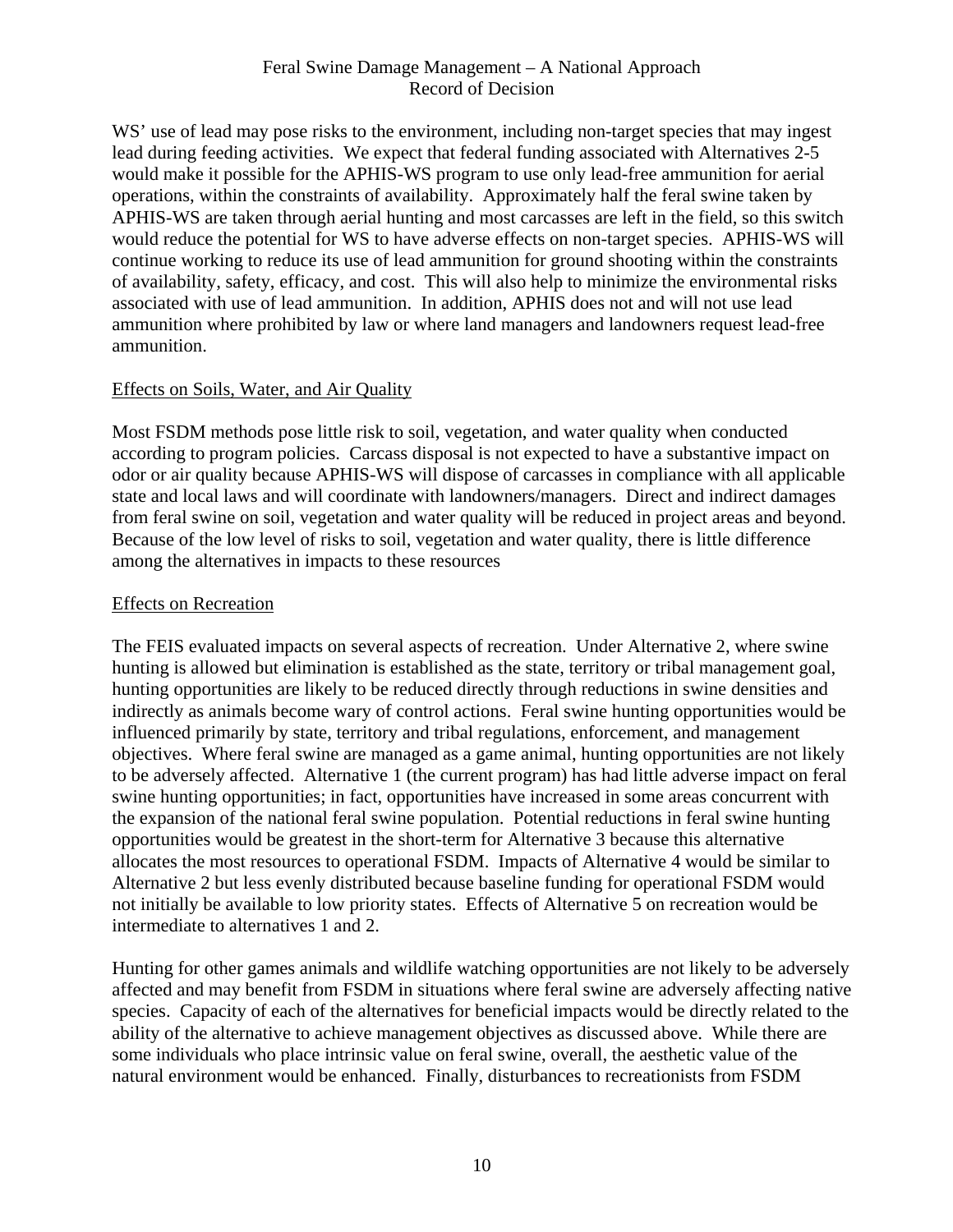program activities would be minimal for all alternatives because of coordination efforts with landowners/managers to select times, locations, and methods to minimize risk of adverse impacts.

#### Climate Change Impacts

For all alternatives, cumulative CO2-equivalent greenhouse gas emissions levels for the operational component of APHIS FSDM program and other APHIS-WS programs would be below the CEQ suggested reference point of 25,000 MT/year threshold set by CEQ for a detailed review and mitigation in a proposed action. Alternatives 1, 2, and 4 were anticipated to have similar emission levels, while Alternative 3 would have had slightly higher levels due to increased operational FSDM. Alternative 5 would have lower greenhouse gas emissions than Alternative 2 (the selected alternative) due to higher administrative needs and associated reductions in resources to operational FSDM. Additionally, FSDM is expected to have a beneficial impact in situations where feral swine are adversely impacting ecosystems already stressed from climate change. Capacity of each of the alternatives for beneficial impacts would be directly related to the ability of the alternative to achieve management objectives as discussed above.

#### Effects on Human Health and Safety

No disproportionate adverse risks on children or minority and low-income populations were identified for any alternative. Human health and safety risks from FSDM are low for many reasons including safety policies, training and certification, coordination and agreements with landowners and land managers, adherence to regulations and other program standard operating procedures (SOPs), and timing and location of the use of methods to minimize public exposure. All SOPs and other provisions for the protection of human health and safety from risks associated with implementing FSDM activities would be identical among the alternatives, so there is little variation among alternatives in this issue. FSDM is likely to benefit the public by reducing the potential for zoonotic disease transmission, swine-vehicle accidents, and risks from aggressive swine. Capacity of each of the alternatives for beneficial impacts would be directly related to the ability of the alternative to achieve management objectives as discussed above. Feral swine would not be donated to food charities due to legal, logistical and human health challenges unless inspection and safety requirements of the Food Security Act could be met.

## Sociocultural Effects

The analysis of the effects of FSDM on sociocultural resources, including cultural/historic resources, tribal and ceremonial values, and concerns about humaneness and ethics, showed there could be both beneficial and detrimental effects. Feral swine may impact sociocultural resources negatively through destruction or degradation of cultural sites, while feral swine themselves are sometime seen to have intrinsic cultural value. APHIS-WS considered both the beneficial and adverse effects of FSDM, as proposed under each alternative.

## Cultural Resources

The selected alternative, Alternative 2, delivers FSDM only where requested by landowners and land managers, including tribes. Historic and other cultural resources are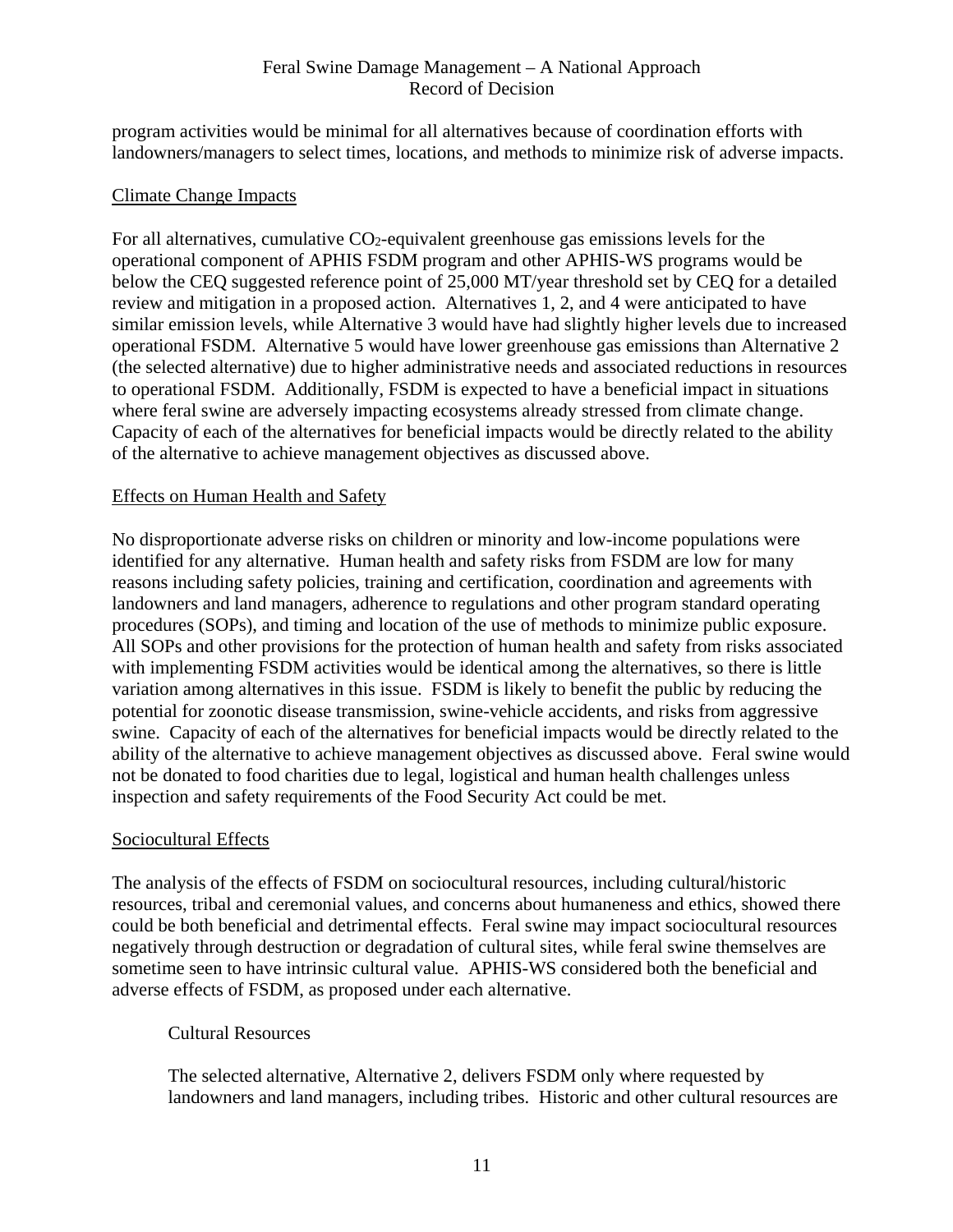not likely to be adversely affected because of coordination with landowners and land managers, generally minimal level of ground disturbance, and consultations with tribes and State Historic Preservation Offices, as appropriate. Alternative 2 represents a slight increase in potential adverse effects on cultural resources over the current program, Alternative 1, due to more extensive FSDM activity. However, Alternative 2 also provides an increased potential for beneficial effects/protection of cultural resources through increased application of FSDM. Low adverse effects, similar to Alternative 2 are expected with Alternative 4, while Alternative 3 was anticipated to have slightly higher adverse effects due to increased operational FSDM. Alternative 5 would likely reduce the amount of FSDM being conducted. Grant recipients would be expected to follow applicable SOPs for minimizing adverse effects on cultural resources, thus, the effects were expected to be lower than all alternatives except for Alternative 1.

Tribal and Traditional Cultures and Ceremonial Values

APHIS has offered consultation to all federally recognized tribes at both the local and national levels, and would continue to promote partnerships with tribes and other native peoples. Additional federal resources associated with Alternative 2 would increase program availability to assist tribes with FSDM, including for the benefit of protecting cultural resources. Other cultural resource managers besides tribes could also be assisted with FSDM to protect historic and other cultural resources. Expanded removals in Hawaii and other areas where feral swine have important traditional uses would not affect users who follow local laws because existing SOPs preserve hunting opportunities on public lands. However, feral swine hunting opportunities in Hawaii and other areas where feral swine have important traditional uses could be affected on some private lands depending on the desires and values of the individual landowner/manager and local laws and regulations.

Alternative 1 provided benefits similar to Alternative 2, but Alternative 2 provides more resources to assist tribes with FSDM. Alternatives 3 and 4 would be similar to Alternative 2, however the availability of FSDM resources available to assist tribes would vary under these alternatives. Alterative 3 would distribute FSDM resources through APHIS based on feral swine populations size, whereas Alternative 4 would distribute resources through APHIS based on state/territory priority level. As a result, in some cases, there would be a delay in APHIS' ability to deliver FSDM to tribes based on location. Effects on traditional cultures that use feral swine for traditional or ceremonial purposes would not vary widely among the alternatives because feral swine would continue to be available in managed public hunting areas. Alternative 5 would have allowed tribal governments and Native Hawaiian organizations to apply for grants to protect their own resources, reducing APHIS' direct effects on tribal, traditional and ceremonial values.

#### Ethics and Humaneness

The FEIS showed that the selected alternative, Alternative 2, is both ethical and humane, although perception of the humaneness of FSDM methods varies, depending on individual philosophies and experiences. Expanded research, outreach/education, and technical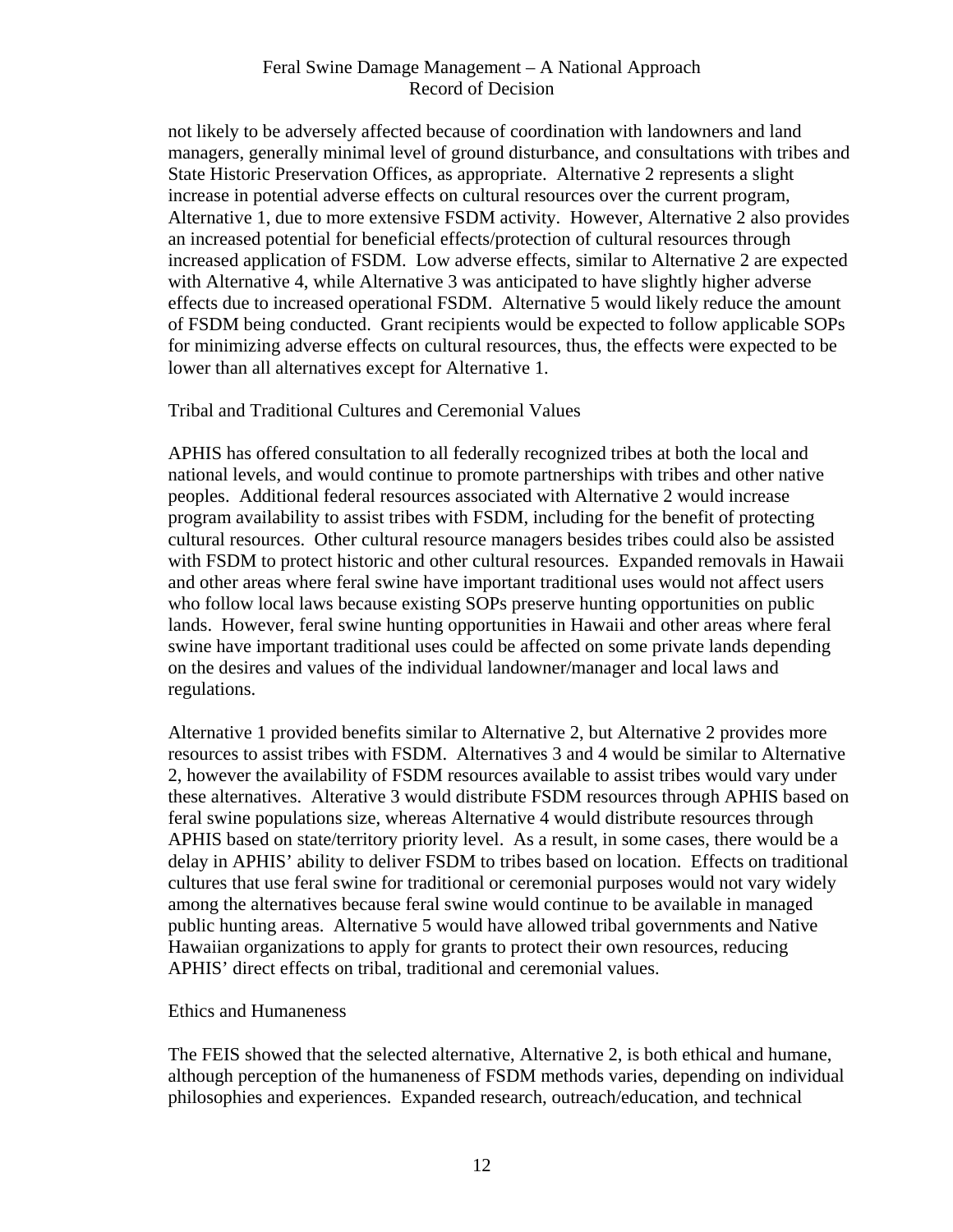assistance that will occur with this alternative could improve the selectivity and humaneness of FSDM methods and in the long term, reduce the overall need for FSDM. The alternatives that enable advances in research and education (Alternatives 2 and 4) were anticipated to be more humane and ethical than those that focused more on operation FSDM. Alternative 3 was considered to be more ethical than Alternative 1 due to increased capacity to conduct FSDM, but still does not have the emphasis on outreach and research. Alternative 5 was anticipated to be similar to Alternative 2, but considered less desirable, primarily due to lower efficiencies.

#### Economic Impacts

Under the selected alternative, Alternative 2, FSDM program activities are likely to provide long term beneficial economic effects from increased efficiencies of FSDM through reduced feral swine damages. Low-income landowners and communities would receive increased FSDM benefits over the current program. Businesses that supply FSDM equipment and supplies would initially benefit from increased sales, but long term program success would reduce purchases over time. Feral swine hunting businesses, private pest control operators, and people who use feral swine for food could be negatively affected in the long term except where feral swine are managed as a game animal. Legal fenced hunting preserves could benefit from reduced opportunities to hunt free-ranging swine.

Economic impacts, both beneficial and detrimental, under other alternatives are based largely on the ability of those alternatives to meet the goals and objectives associated with reducing the national feral swine population and associated damage. Under the current program, Alternative 1, it is unlikely that there would be adverse economic impacts on hunting preserves, hunting business, or private pest control operations based on the current program's inability to substantially reduce the national feral swine populations. Alternative 3, the baseline FSDM program, would initially see larger economic impacts due to increased FSDM activities; however, the alternative's anticipated inability to contain and reduce the national feral swine population in the long term would lessen those impacts overtime. Alternative 4 is anticipated to rapidly reduce the national feral swine population, which could result in more immediate economic impacts, depending on the industry or individual affected. These effects may not be sustained under that alternative because resources and efforts would be concentrated in high priority states and only moved to low states priority (those with the largest populations) after goals are met in high priority states (those with low or new populations). Alternative 5 is anticipated to prolong the occurrence of feral swine damage and therefor increase the associated economic impacts.

Based on the information summarized above, Alternative 2 was identified as providing the best balance in terms of potential benefits to environmental resources, while having only minor and short term adverse effects on most of the environmental resources studied. The exception is that adverse long term effects were found to be likely in some situations where people use feral swine for hunting, food or in associated businesses. However adverse effects in these situations will be limited because feral swine will not be eliminated where states and territories have a goal to maintain them for harvest or recreational purposes. These are likely to be the same states and territories where feral swine are well established and where these beneficial uses of feral swine are most likely to occur. Program SOPs, which would have been included in any selected alternative,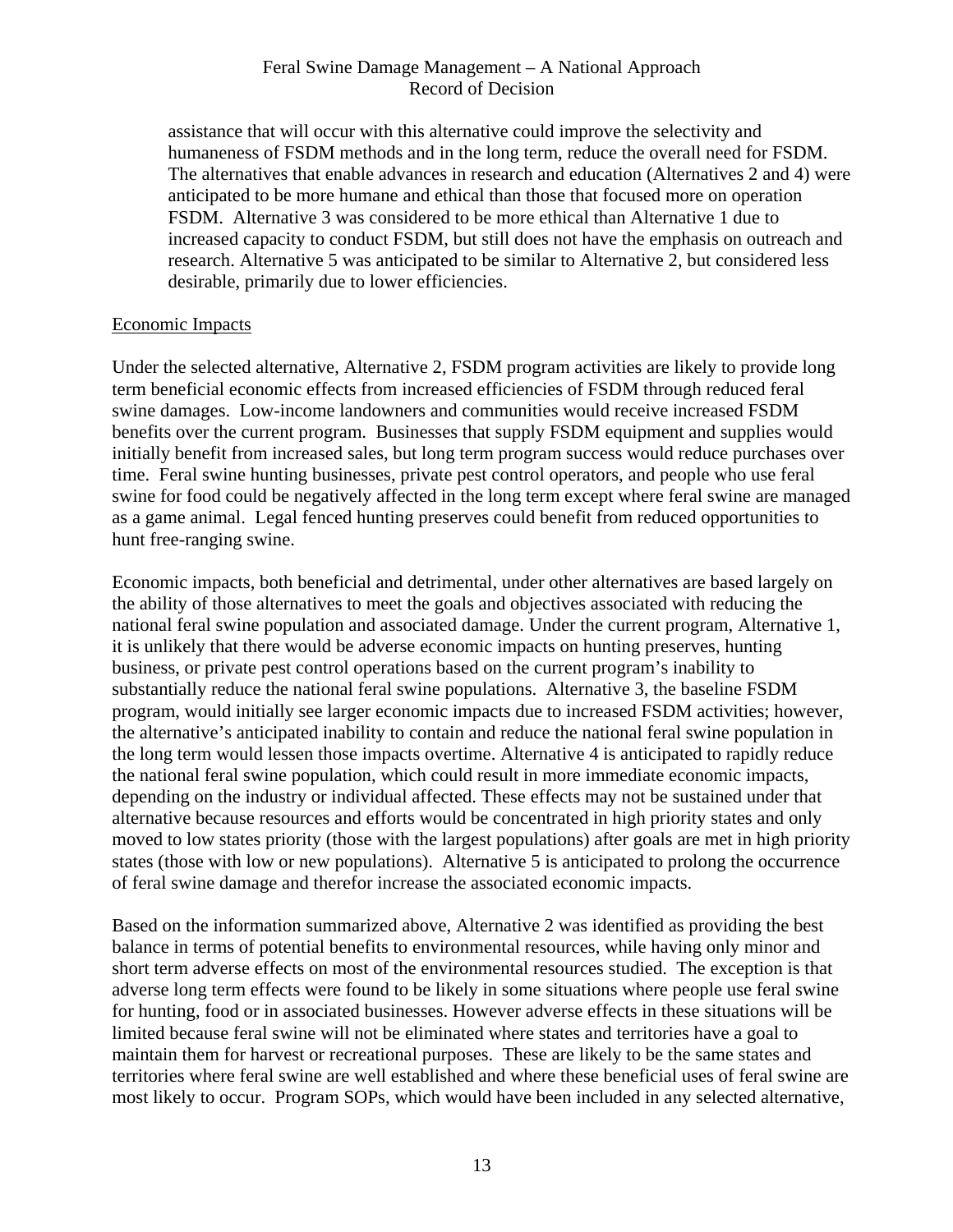minimize or eliminate most potential adverse effects, so none of the alternatives would have had adverse and long term environmental consequences on any other aspect of the human environment. Environmental benefits and risk of adverse effects were found to be largely correlated with the efficacy in meeting program objectives, most notably the objective to expand feral swine management programs nationwide to stabilize and eventually reduce the national feral swine population.

## SUMMARY

APHIS is selecting Alternative 2, which is not only balanced in its ability to meet the program goal and objectives (meeting the need for action to reduce feral swine damage to agriculture and other resources), it will also benefit the environment by reducing feral swine damage to natural and cultural resources, and will have a low risk of adverse environmental effects. The comprehensive approach to FSDM selected under Alternative 2 integrates proven, effective methods with increased capacity for research, education and outreach efforts to any entity that requests assistance, including federal, territorial, state and tribal entities, and providing one-on-one assistance to individuals in need. The selected alternative also provides increased coordination with feral swine management issues with Canada and Mexico. The nationally coordinated aspects of the program provide guidance on allocating resources most effectively on a national scale, instead of managing the national problem only at the local level. The selected alternative gives APHIS-WS the oversight and flexibility to effectively manage and monitor feral swine populations, damage, and diseases in partnership with federal, state, tribal, local, and territorial management agencies, and in accordance with feral swine management goals of partner agencies. The strategy provides flexibility for APHIS-WS to adapt or alter management techniques to best suit new challenges associated with the expanding range and adapting abilities of feral swine to meet the goals and objectives outlined in the EIS.

## MEASURES TO AVOID OR MINIMIZE ENVIRONMENTAL HARM

APHIS policy directives and other SOPs govern the use of damage management tools and other agency actions and procedures. Some key protective measures include APHIS-WS compliance with applicable federal, state and local laws that are in place for environmental protection, coordination and agreements that are developed with all land managers or land owners before any direct control FSDM actions can be implemented, and strict policies on safety, training, certification, and use of FSDM methods. These policies and procedures are incorporated into the selected action and no additional mitigation was deemed to be necessary to minimize environmental risks. The selected alternative, Alternative 2, incorporates all applicable SOPs identified in the FEIS. These and other policies are described in the FEIS (FEIS Chapter 2 Section G), and in APHIS-WS Directives which are available at http://www.aphis.usda.gov/wildlife\_damage/.

Most adverse effects would be low in any particular location where FSDM activities would occur, but the extent of the impacts would increase over current levels in accordance with the increase in overall FSDM activities. The effects were not considered to be significant individually or cumulatively (FEIS Chapter 4 Section H).